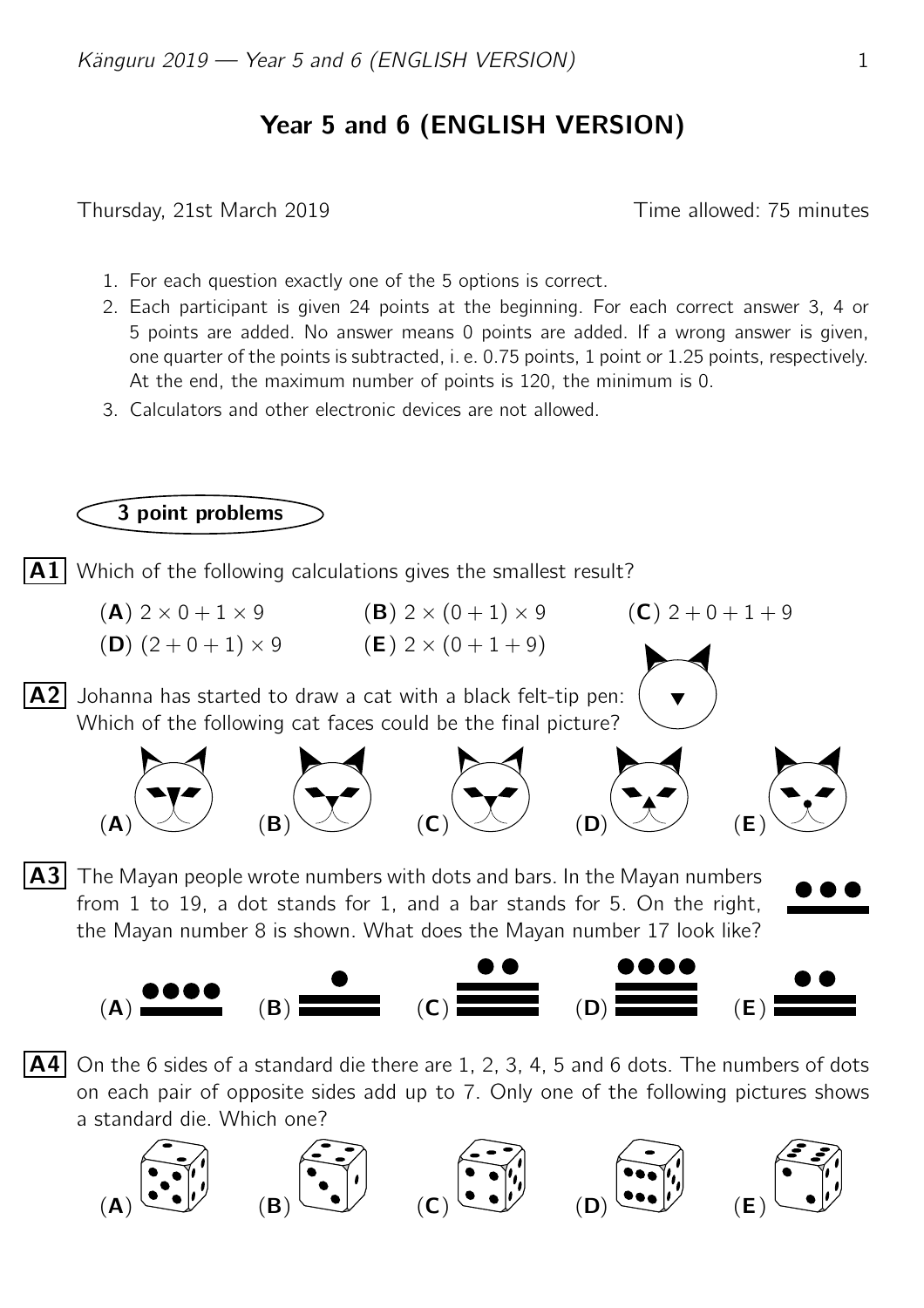



 $(A)$   $(B)$   $\begin{bmatrix} 0 \end{bmatrix}$   $(C)$   $\begin{bmatrix} 0 \end{bmatrix}$   $(B)$   $(E)$  $|{\bf A6}|$  Jannik has written the 6 smallest odd natural numbers on the 6 sides of a die. He rolls the die 3 times and adds the 3 numbers rolled. Which result is not possible?

- (A) 21 (B) 3 (C) 20 (D) 19 (E) 27
- $|\mathbf{A7}|$  Ada made 5 different buildings, each one consisting of 8 cubes of the same size. She paints the entire surface of each building. For which building does she need the most paint?



**A8** The sum of the ages of all the children who live in the house next door is 56. In 2 years, the sum of the ages of these children will be 78. How many children live next door?

(A) 11 (B) 13 (C) 14 (D) 16 (E) 17

## 4 point problems

- **B1** Karlotta wants to paint a 2  $\times$  2 square  $\vert \cdot \vert$  in the figure red. How many possibilities does she have to do this?
	- (A) 5 (B) 6 (C) 7 (D) 8 (E) 9
- **B2** There is a three-digit number on each of the three strips of paper shown on the right. The sum of these three numbers is 826. What is the sum of the two hidden digits?



 $\frac{2}{3}$ <br> $\frac{3}{2}$ <br>6

(A) 5 (B) 6 (C) 7 (D) 8 (E) 9

**B3** Tilla, the frog, normally eats 5 spiders a day. If she is extremely hungry, she eats 10 spiders a day. In the past 9 days, Tilla ate 60 spiders in total. How many days was Tilla extremely hungry?

(A) 1 (B) 2 (C) 3 (D) 4 (E) 5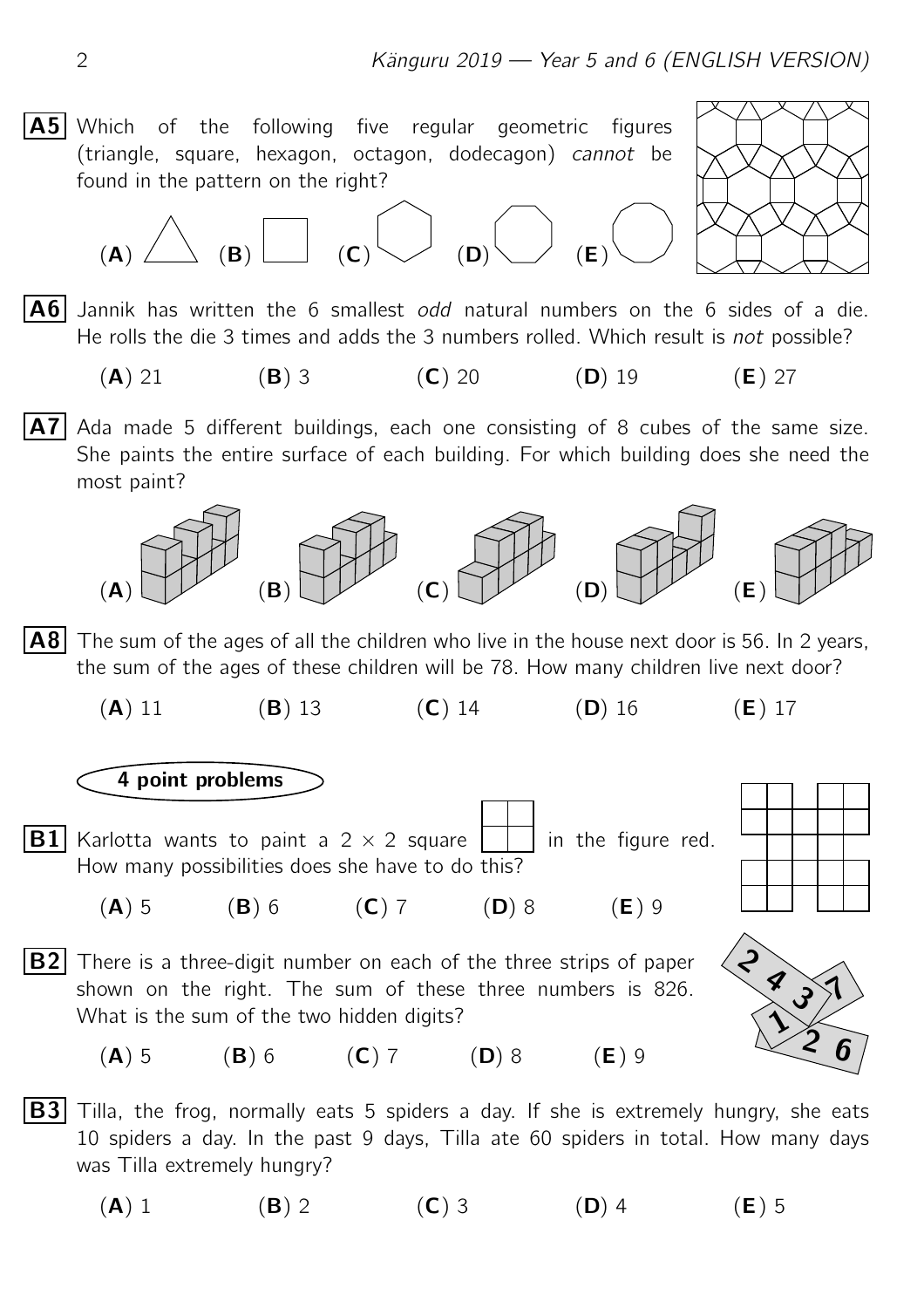**B4** Pia plays with a vardstick that consists of 10 sticks of the same length: Which of the following figures *cannot* be formed with Pia's vardstick?



**B5** A square is divided into smaller squares of the same size in five different ways. In which



 $|B6|$  A large equilateral triangle is divided into smaller equilateral triangles, as shown on the right. The side length of the small grey triangle is 1 cm. Melanie draws a thick line on the perimeter of the large triangle. How long is the perimeter of the large triangle?



- (A) 15 cm (B) 17 cm (C) 18 cm (D) 20 cm (E) 21 cm
- **B7** During the school trip, our class teacher talks about her children. Four of her five statements are correct, but one statement is wrong. Which one?
	- $(A)$  "My daughter Anna has 2 brothers."  $(B)$  "My son Ole has 3 sisters."
	- $(C)$  "I have 5 children."  $(D)$  "My son Ole has 2 brothers."
	- (E) "My daughter Anna has 2 sisters."
- **B8** Ceylin built the towers shown one after another from bricks that are 2 cm long, 1 cm wide and 1 cm high. Following the same pattern, she now builds a tower from 28 such bricks. How high is this tower?

 $(A)$  9 cm  $(B)$  11 cm  $(C)$  12 cm  $(D)$  14 cm  $(E)$  17 cm

5 point problems

 $|C1|$  Constantin folds a square piece of paper twice. Then, he cuts it twice, as shown in the diagram. How many pieces of paper will he have in the end?

 $(A) 9$  (B) 10 (C) 12 (D) 15 (E) 16